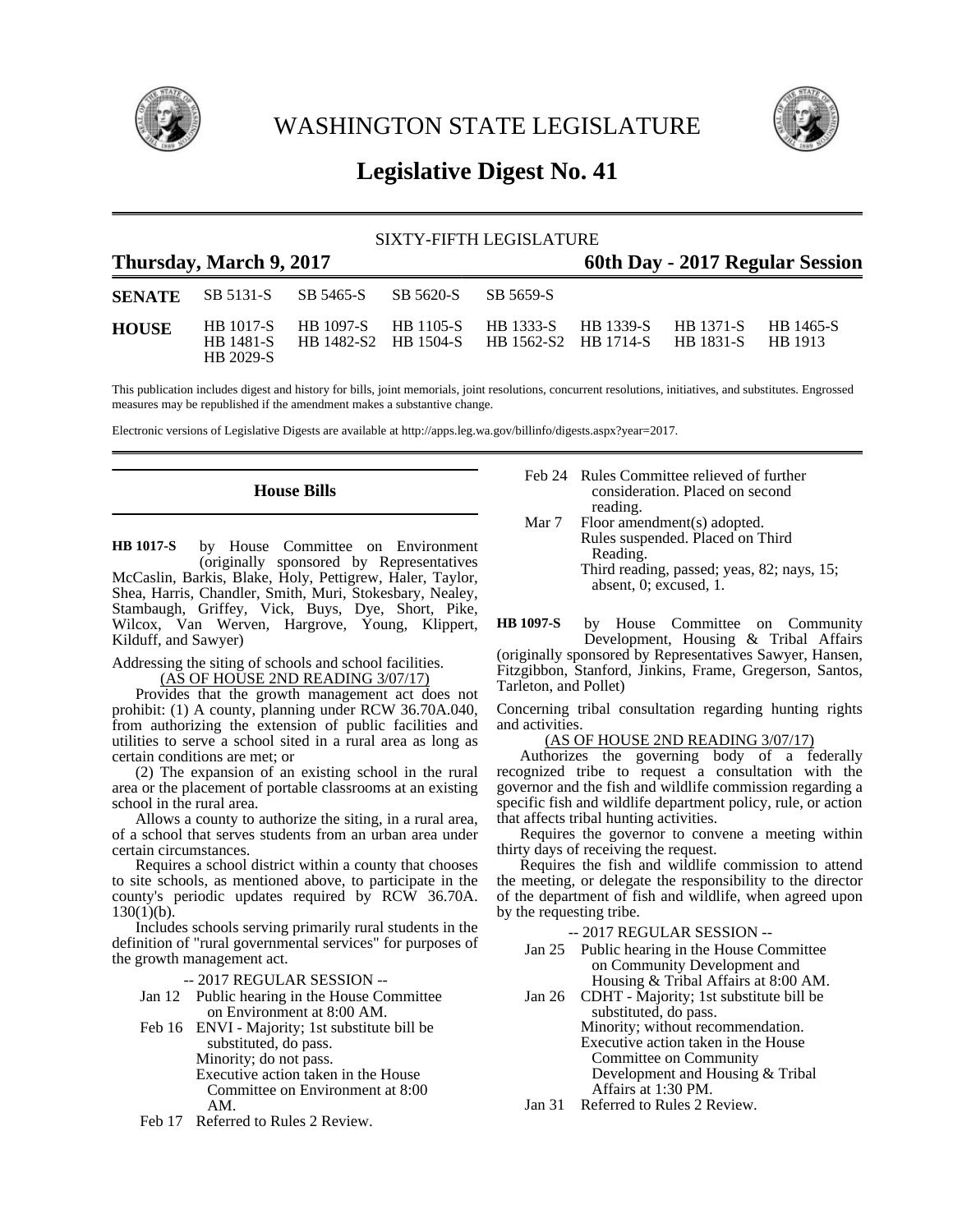|       | Feb 24 Rules Committee relieved of further |
|-------|--------------------------------------------|
|       | consideration. Placed on second            |
|       | reading.                                   |
| Mar 7 | 1st substitute bill substituted.           |
|       | Floor amendment(s) adopted.                |
|       | Rules suspended. Placed on Third           |
|       | Reading.                                   |
|       | Third reading, passed; yeas, 64; nays, 33; |
|       | absent, 0; excused, 1.                     |

by House Committee on Transportation (originally sponsored by Representatives Stanford, Orcutt, Clibborn, Stambaugh, Hayes, Stonier, Koster, Holy, Ryu, Ormsby, Fey, Wylie, Dolan, Sells, Muri, Haler, Goodman, Doglio, Hudgins, Gregerson, Barkis, Kilduff, Santos, Tarleton, Pollet, Farrell, and Riccelli) **HB 1105-S**

Concerning passenger-carrying vehicles for railroad employees.

(AS OF HOUSE 2ND READING 3/07/17)

Requires the utilities and transportation commission to: (1) Regulate persons providing contract railroad crew transportation and contract crew hauling vehicles with respect to the safety of equipment, driver qualifications, permitting, insurance, and safety of operations;

(2) Adopt rules, require reports, and establish mandatory reporting of compliance regarding contract crew hauling vehicles;

(3) Conduct at least one unannounced inspection of contract crew hauling vehicles in use by a person contracting with the railroad company every two years by inspecting at least a sampling of vehicles as part of each inspection conducted;

(4) Investigate safety complaints related to contract crew hauling transportation;

(5) Compile data regarding reported safety complaints, accidents, regulatory violations and fines, and corrective actions taken by the commission involving passengercarrying vehicles; and

(6) Develop an inspection program for contract crew hauling vehicles.

Authorizes the chief of the state patrol, upon request, to assist the commission in the inspections.

Requires the department of licensing to: (1) Issue a course completion certificate upon successful completion of a sixteen-hour safety course; and

(2) Charge a reasonable fee not to exceed twenty-five dollars for issuance of the completion certificate.

Exempts the following from disclosure under the public records act: Personally identifying information included in safety complaints.

-- 2017 REGULAR SESSION --

- Jan 25 Public hearing in the House Committee on Transportation at 3:30 PM.
- Feb 20 TR Majority; 1st substitute bill be substituted, do pass. Minority; do not pass. Minority; without recommendation. Executive action taken in the House Committee on Transportation at 1:30 PM.
- Feb 23 Referred to Rules 2 Review.
- Feb 28 Placed on second reading by Rules Committee.

Mar 7 1st substitute bill substituted. Floor amendment(s) adopted. Rules suspended. Placed on Third Reading. Third reading, passed; yeas, 97; nays, 0; absent, 0; excused, 1.

by House Committee on Higher Education (originally sponsored by Representatives Stambaugh, Springer, Harris, Tarleton, Haler, Muri, Jinkins, and Bergquist) **HB 1333-S**

Requiring establishment of a systemwide policy for granting credit for AP exams.

## (AS OF HOUSE 2ND READING 3/07/17)

Requires institutions of higher education to establish a coordinated, evidence-based policy for granting as many undergraduate college credits, as possible and appropriate, to students who have earned minimum scores of three on AP exams.

-- 2017 REGULAR SESSION --

- Jan 31 Public hearing in the House Committee on Higher Education at 8:00 AM.
- Feb 17 HE Majority; 1st substitute bill be substituted, do pass. Minority; do not pass. Minority; without recommendation. Referred to Rules 2 Review. Executive action taken in the House Committee on Higher Education at 10:00 AM.
- Mar 2 Rules Committee relieved of further consideration. Placed on second reading.
- Mar 7 1st substitute bill substituted. Floor amendment(s) adopted. Rules suspended. Placed on Third Reading. Third reading, passed; yeas, 56; nays, 41; absent, 0; excused, 1.

by House Committee on Health Care &<br>Wellness (originally sponsored by sponsored by Representatives Cody, Harris, Jinkins, Johnson, Kagi, **HB 1339-S**

Lovick, Ormsby, and Slatter)

Concerning restrictions on prescriptions for opioid drugs. (AS OF HOUSE 2ND READING 3/07/17)

Requires a practitioner, before prescribing an opioid drug, to complete, on a one-time basis, continuing education regarding best practices in the prescribing of opioid drugs.

Requires each disciplining authority to adopt rules establishing requirements for prescribing opioid drugs.

-- 2017 REGULAR SESSION -- Feb 1 Public hearing in the House Committee on Health Care & Wellness at 1:30 PM. Feb 17 HCW - Majority; 1st substitute bill be

substituted, do pass. Minority; do not pass. Referred to Rules 2 Review. Executive action taken in the House Committee on Health Care & Wellness

at 10:00 AM.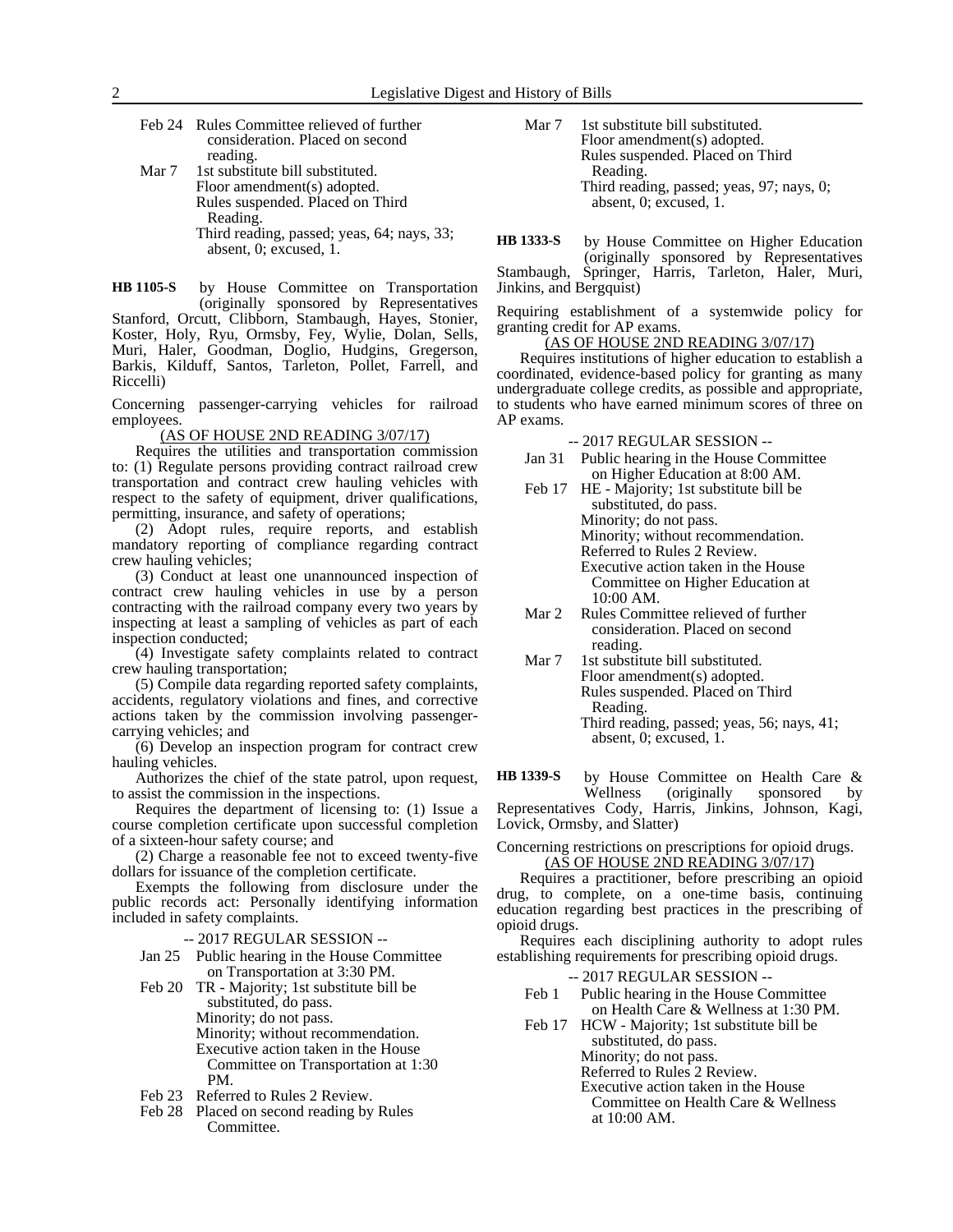| Mar 6                         | Rules Committee relieved of further |  |  |  |  |
|-------------------------------|-------------------------------------|--|--|--|--|
|                               | consideration. Placed on second     |  |  |  |  |
|                               | reading.                            |  |  |  |  |
| $\mathbf{M} \cdot \mathbf{H}$ | 4 1. 1. 111 1. 1                    |  |  |  |  |

Mar 7 1st substitute bill substituted. Floor amendment(s) adopted. Rules suspended. Placed on Third Reading. Third reading, passed; yeas, 91; nays, 6; absent, 0; excused, 1.

by House Committee on Transportation (originally sponsored by Representatives Farrell, Lovick, Haler, Harris, Clibborn, Orwall, Kagi, Robinson, Appleton, Ryu, Goodman, Tarleton, Gregerson, Sells, Ormsby, and Cody) **HB 1371-S**

Modifying the infraction of and penalties for distracted driving.

(AS OF HOUSE 2ND READING 3/07/17)

Addresses traffic infractions for the crimes of distracted driving and driving dangerously distracted.

Revises distracted driving provisions with regard to portable electronic devices which are defined as a device that is capable of wireless communication or electronic data retrieval and is not manufactured primarily for handsfree use in a motor vehicle.

Creates the distracted driving prevention account.

-- 2017 REGULAR SESSION --

- Feb 9 Public hearing in the House Committee on Transportation at 3:30 PM.
- Feb 15 TR Majority; 1st substitute bill be substituted, do pass. Minority; do not pass. Minority; without recommendation. Executive action taken in the House Committee on Transportation at 3:30 PM.
- Feb 17 Referred to Rules 2 Review.
- Feb 24 Rules Committee relieved of further consideration. Placed on second reading.
- Mar 7 1st substitute bill substituted. Floor amendment(s) adopted. Rules suspended. Placed on Third Reading. Third reading, passed; yeas, 52; nays, 45; absent, 0; excused, 1.

by House Committee on State Govt, Elections & IT (originally sponsored by Representatives Short, Lytton, Kretz, Koster, Schmick, and Fitzgibbon) **HB 1465-S**

Exempting from public disclosure certain information regarding reports on wolf depredations.

(AS OF HOUSE 2ND READING 3/07/17)

Exempts the following from public disclosure under the public records act: (1) Damage prevention cooperative agreements and nonlethal preventative measures deployed to minimize wolf interactions with pets and livestock; and

(2) A reported depredation by wolves on pets or livestock.

Requires the public records exemptions accountability committee to prepare and submit a report to the legislature that includes recommendations on whether the exemptions

mentioned above should be continued or allowed to expire.

Expires June 30, 2022.

-- 2017 REGULAR SESSION --

- Feb 1 Public hearing in the House Committee on State Government and Elections & Information Technology at 1:30 PM.
- Feb 17 SEIT Majority; 1st substitute bill be substituted, do pass. Referred to Rules 2 Review. Executive action taken in the House Committee on State Government and Elections & Information Technology at 10:00 AM.
- Feb 28 Placed on second reading by Rules Committee.
- Mar 7 1st substitute bill substituted. Floor amendment(s) adopted. Rules suspended. Placed on Third Reading. Third reading, passed; yeas, 95; nays, 2; absent, 0; excused, 1.
- by House Committee on Transportation (originally sponsored by Representatives Hayes and Bergquist) **HB 1481-S**

Creating uniformity in driver training education provided by school districts and commercial driver training schools.

(AS OF HOUSE 2ND READING 3/07/17)

Requires driver training education curriculum to be developed and maintained jointly by the office of the superintendent of public instruction and the department of licensing.

Provides the department of licensing with resources and authority to audit driver training education courses, in consultation with the superintendent of public instruction for driver training education courses offered by school districts.

Requires the department of licensing and the office of the superintendent of public instruction to work together on the transfer and coordination of responsibilities to comply with this act.

-- 2017 REGULAR SESSION --

- Jan 30 Public hearing in the House Committee on Transportation at 3:30 PM.
- Feb 20 TR Majority; 1st substitute bill be substituted, do pass.

Executive action taken in the House Committee on Transportation at 1:30 PM.

- Feb 23 Referred to Rules 2 Review.
- Feb 28 Placed on second reading by Rules Committee.
- Mar 7 1st substitute bill substituted. Floor amendment(s) adopted. Rules suspended. Placed on Third Reading. Third reading, passed; yeas, 96; nays, 1; absent, 0; excused, 1.
- by House Committee on Appropriations (originally sponsored by Representatives **HB 1482-S2**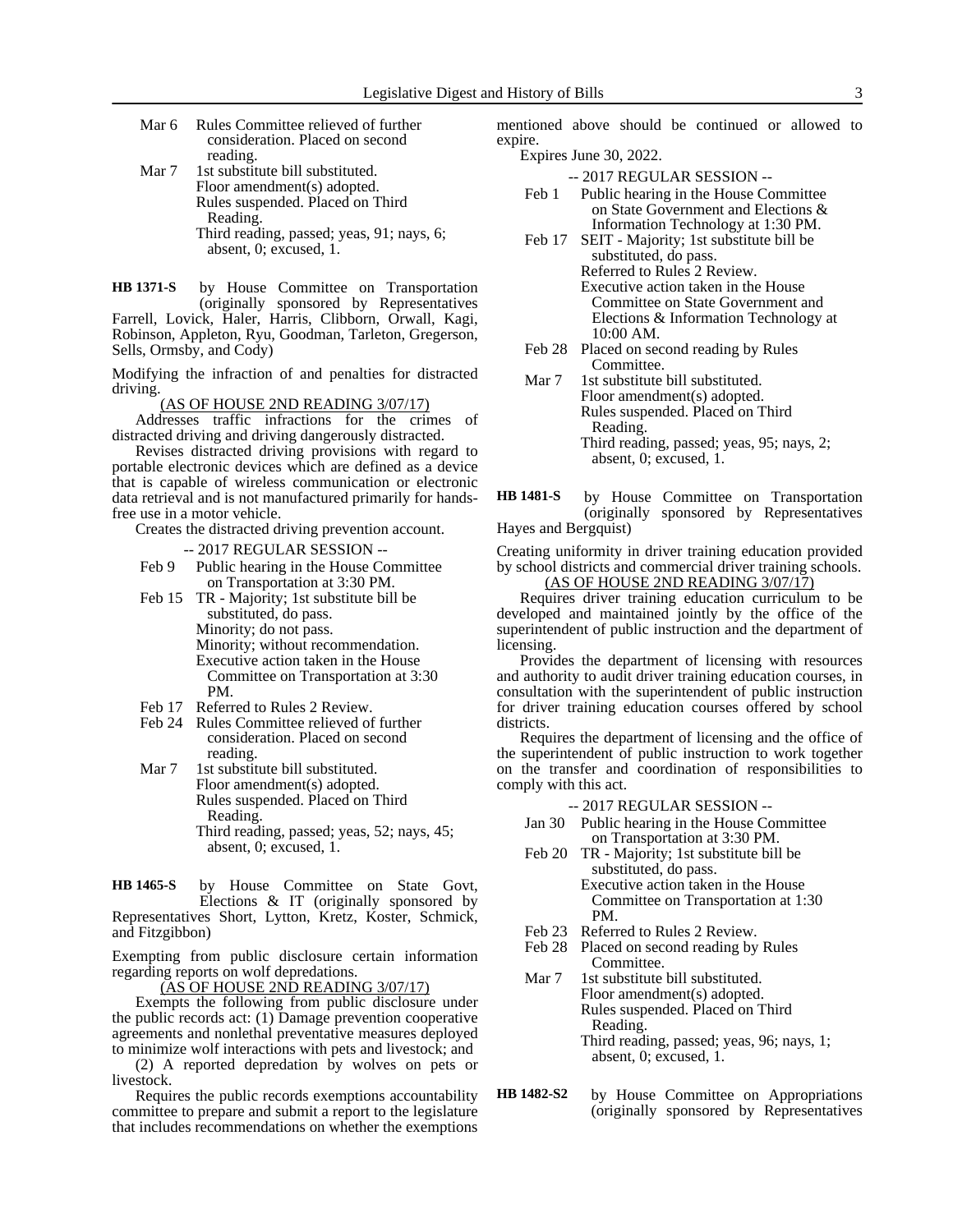Sawyer, Kagi, Stambaugh, Caldier, Robinson, Springer, Hargrove, Tarleton, Ormsby, Doglio, and Stanford)

Establishing the legislative-executive WorkFirst poverty reduction oversight task force.

(AS OF HOUSE 2ND READING 3/07/17)

Creates the legislative-executive WorkFirst poverty reduction oversight task force to, among other responsibilities: (1) Reduce the overall percentage of people living below two hundred percent of the federal poverty level;

(2) Prevent and address adverse childhood experiences and the trauma of children who are living in poverty; and

(3) Direct the department of social and health services to develop a five-year plan and a ten-year plan to address intergenerational poverty.

Creates the intergenerational poverty advisory committee to assist the task force.

Authorizes the department of social and health services to establish and maintain a system to track intergenerational poverty.

Provides that this act is null and void if appropriations are not approved.

-- 2017 REGULAR SESSION --

- Feb 3 Public hearing in the House Committee on Early Learning & Human Services at 10:00 AM.
- Feb 7 Executive action taken in the House Committee on Early Learning & Human Services at 8:00 AM.
- Feb 21 APP Majority; 2nd substitute bill be substituted, do pass. Minority; do not pass. Minority; without recommendation. Public hearing and executive action taken in the House Committee on Appropriations at 1:30 PM.
- Feb 24 Referred to Rules 2 Review.
- Mar 2 Rules Committee relieved of further consideration. Placed on second reading.
- Mar 7 2nd substitute bill substituted. Floor amendment(s) adopted. Rules suspended. Placed on Third Reading. Third reading, passed; yeas, 67; nays, 30; absent, 0; excused, 1.

by House Committee on Environment (originally sponsored by Representatives Pike, Blake, Wylie, Peterson, Harris, Vick, Manweller, Tarleton, Orcutt, Farrell, Haler, Dent, Fey, Sells, Kraft, Johnson, MacEwen, Chandler, Stambaugh, Van Werven, Dye, Doglio, and Springer) **HB 1504-S**

Concerning rail dependent uses for purposes of the growth management act and related development regulations.

## (AS OF HOUSE 2ND READING 3/07/17)

Authorizes the following counties and each of the cities in the counties to adopt development regulations to assure that agriculture, forest, and mineral resource lands adjacent to short line railroads may be developed for freight rail dependent uses: (1) Counties located to the east of the crest of the Cascade mountains that have a population of at least two hundred forty thousand; and

(2) Counties located to the west of the crest of the Cascade mountains that have a population of at least two hundred forty thousand and a border that touches another state.

Requires development regulations related to the development of agriculture, forest, and mineral resource lands adjacent to short line railroads for freight rail dependent uses to require buffers sufficient to prevent encroachment on or impacts to the adjacent resource lands.

Authorizes the transportation element, for the following counties and each of the cities in the counties, to include development of freight rail dependent uses on land adjacent to a short line railroad: (1) Counties located to the east of the crest of the Cascade mountains that have a population of at least two hundred forty thousand; and

(2) Counties located to the west of the crest of the Cascade mountains that have a population of at least two hundred forty thousand and a border that touches another state.

Authorizes development regulations to be modified to include development of freight rail dependent uses that do not require urban government services in rural lands.

#### -- 2017 REGULAR SESSION --

- Jan 31 Public hearing in the House Committee on Environment at 1:30 PM.
- Feb 16 ENVI Majority; 1st substitute bill be substituted, do pass. Executive action taken in the House Committee on Environment at 8:00 AM.
- Feb 17 Referred to Rules 2 Review.
- Feb 28 Placed on second reading by Rules Committee.
- Mar 7 1st substitute bill substituted. Floor amendment(s) adopted. Rules suspended. Placed on Third Reading. Third reading, passed; yeas, 83; nays, 14; absent, 0; excused, 1.

by House Committee on Appropriations (originally sponsored by Representatives **HB 1562-S2**

Gregerson, Stonier, Orwall, Senn, Slatter, Peterson, Lovick, Farrell, Santos, Ryu, McBride, Ortiz-Self, Hudgins, Pollet, Riccelli, Macri, Pike, Stanford, Doglio, Fitzgibbon, Bergquist, Tharinger, Sawyer, Ormsby, Dolan, Cody, and Fey)

Continuing the work of the Washington food policy forum.

## (AS OF HOUSE 2ND READING 3/07/17)

Establishes the Washington food policy forum, as a public-private partnership, and requires the forum to: (1) Increase the direct marketing sales of local farm products;

(2) Reduce food insecurity in the state;

(3) Identify opportunities to improve coordination between local food policy councils and state and federal agencies; and

(4) Identify rules and regulations impeding the viability of small acreage agriculture.

Gives responsibility to the directors of the state conservation commission and the department of agriculture for appointing participating members of the forum.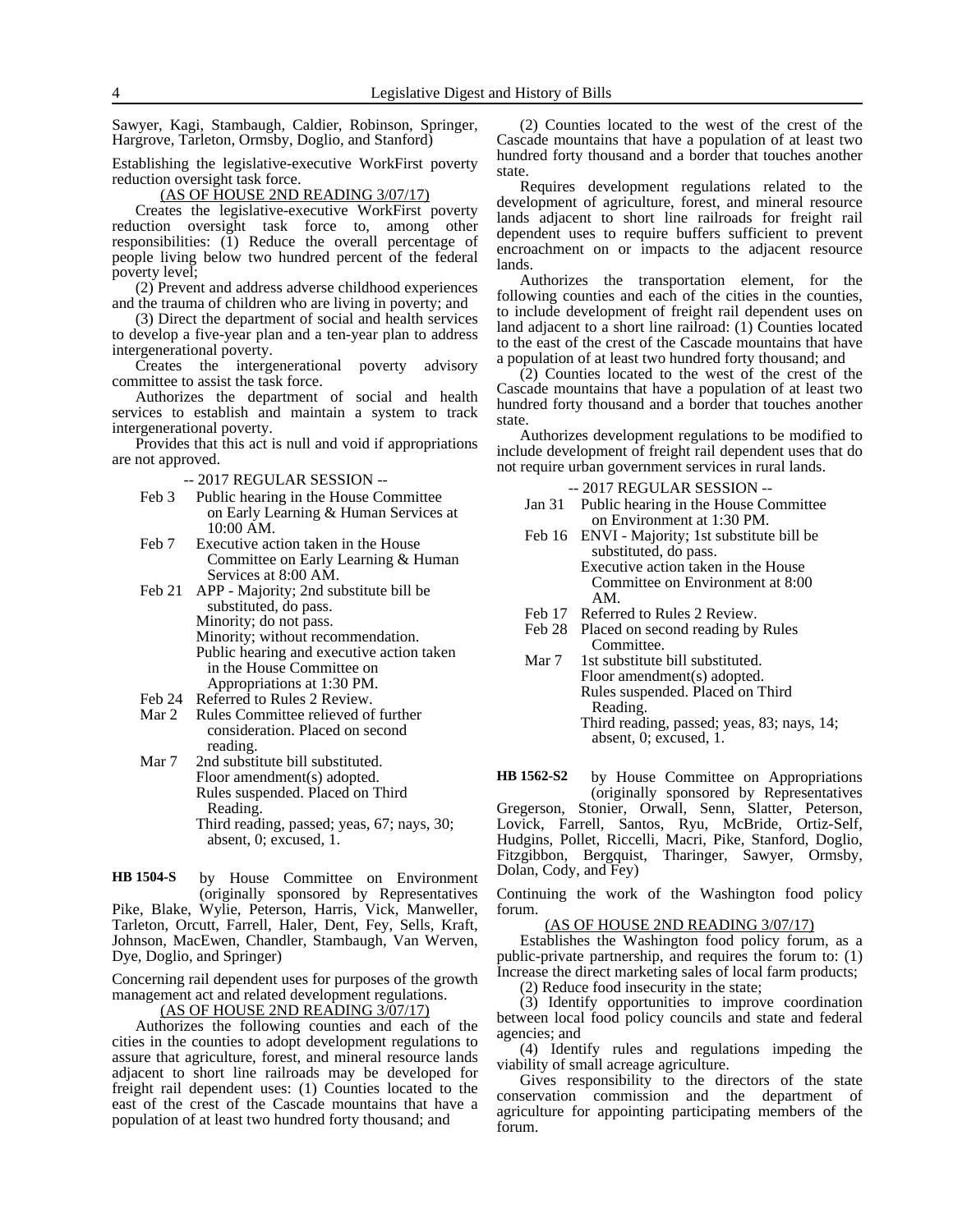Expires July 1, 2019.

Provides that this act is null and void if appropriations are not approved.

- -- 2017 REGULAR SESSION --
- Feb 2 Public hearing in the House Committee on Agriculture & Natural Resources at 1:30 PM.
- Feb 9 Executive session scheduled, but no action was taken in the House Committee on Agriculture & Natural Resources at 1:30 PM.
- Feb 16 Executive action taken in the House Committee on Agriculture & Natural Resources at 1:30 PM.
- Feb 23 Public hearing in the House Committee on Appropriations at 1:30 PM.
- Feb 24 APP Majority; 2nd substitute bill be substituted, do pass. Minority; do not pass. Minority; without recommendation. Referred to Rules 2 Review. Executive action taken in the House Committee on Appropriations at 10:00 AM.
- Mar 6 Rules Committee relieved of further consideration. Placed on second reading.
- Mar 7 2nd substitute bill substituted. Floor amendment(s) adopted. Rules suspended. Placed on Third Reading. Third reading, passed; yeas, 63; nays, 34; absent, 0; excused, 1.

by House Committee on Health Care &<br>Wellness (originally sponsored by (originally sponsored by Representatives Cody, Doglio, Ryu, Pollet, Peterson, McBride, Wylie, Stonier, Goodman, Sawyer, Bergquist, Gregerson, Sullivan, Lytton, Tharinger, Chapman, Lovick, Senn, Hansen, Sells, Frame, Fitzgibbon, Riccelli, Macri, Jinkins, Dolan, Stanford, Orwall, Ortiz-Self, Farrell, Slatter, Tarleton, Clibborn, Fey, Kilduff, Reeves, Pettigrew, Appleton, Robinson, Blake, Ormsby, Robinson, Blake, Ormsby, Pellicciotti, Kloba, Hudgins, and Santos) **HB 1714-S**

Concerning nursing staffing practices at hospitals.

(AS OF HOUSE 2ND READING 3/07/17)

Establishes the Washington state patient safety act.

Requires the department of health to: (1) Upon receipt of a complaint, investigate the complaint and, if it determines that there has been a violation, require the hospital to submit a corrective plan of action; and

(2) Maintain, for public inspection, records of civil penalties, administrative actions, or license suspensions or revocations imposed on hospitals.

Requires a hospital to submit a staffing plan to the department of health, implement the staffing plan, and assign nursing personnel to each patient care unit in accordance with the plan.

Requires a nurse staffing committee, in the development of an annual patient care unit and shift-based nurse staffing plan, to include: (1) The availability of other personnel supporting nursing services on the unit; and

(2) Strategies to enable nurses to take meal and rest breaks.

- -- 2017 REGULAR SESSION --
- Feb 7 Public hearing in the House Committee on Health Care & Wellness at 8:00 AM.
- Feb 17 HCW Majority; 1st substitute bill be substituted, do pass. Minority; do not pass. Minority; without recommendation. Referred to Appropriations. Executive action taken in the House Committee on Health Care & Wellness at 10:00 AM.
- Feb 23 Public hearing in the House Committee on Appropriations at 1:30 PM.
- Feb 24 APP Majority; do pass 1st substitute bill proposed by Health Care & Wellness. Minority; do not pass. Minority; without recommendation. Referred to Rules 2 Review. Executive action taken in the House Committee on Appropriations at 10:00 AM.
- Mar 2 Rules Committee relieved of further consideration. Placed on second reading.
- Mar 7 1st substitute bill substituted. Floor amendment(s) adopted. Rules suspended. Placed on Third Reading. Third reading, passed; yeas, 61; nays, 36; absent, 0; excused, 1.

by House Committee on Appropriations (originally sponsored by Representatives **HB 1831-S**

Pettigrew, Macri, Santos, Ortiz-Self, Frame, Kagi, Fitzgibbon, Stanford, Ormsby, and Pollet)

Revising resource limitations for public assistance. (AS OF HOUSE 2ND READING 3/07/17)

Revises the definition of "resource" for purposes of eligibility requirements for an exemption of a resource in order to qualify for public assistance.

Provides that this act is null and void if appropriations are not approved.

-- 2017 REGULAR SESSION --

- Feb 14 Public hearing in the House Committee on Early Learning & Human Services at 8:00 AM.
- Feb 17 Executive action taken in the House Committee on Early Learning & Human Services at 10:00 AM.
- Feb 23 Public hearing in the House Committee on Appropriations at 1:30 PM.
- Feb 24 APP Majority; 1st substitute bill be substituted, do pass. Minority; do not pass. Minority; without recommendation. Referred to Rules 2 Review. Executive action taken in the House Committee on Appropriations at 10:00 AM.
- Mar 3 Rules Committee relieved of further consideration. Placed on second reading.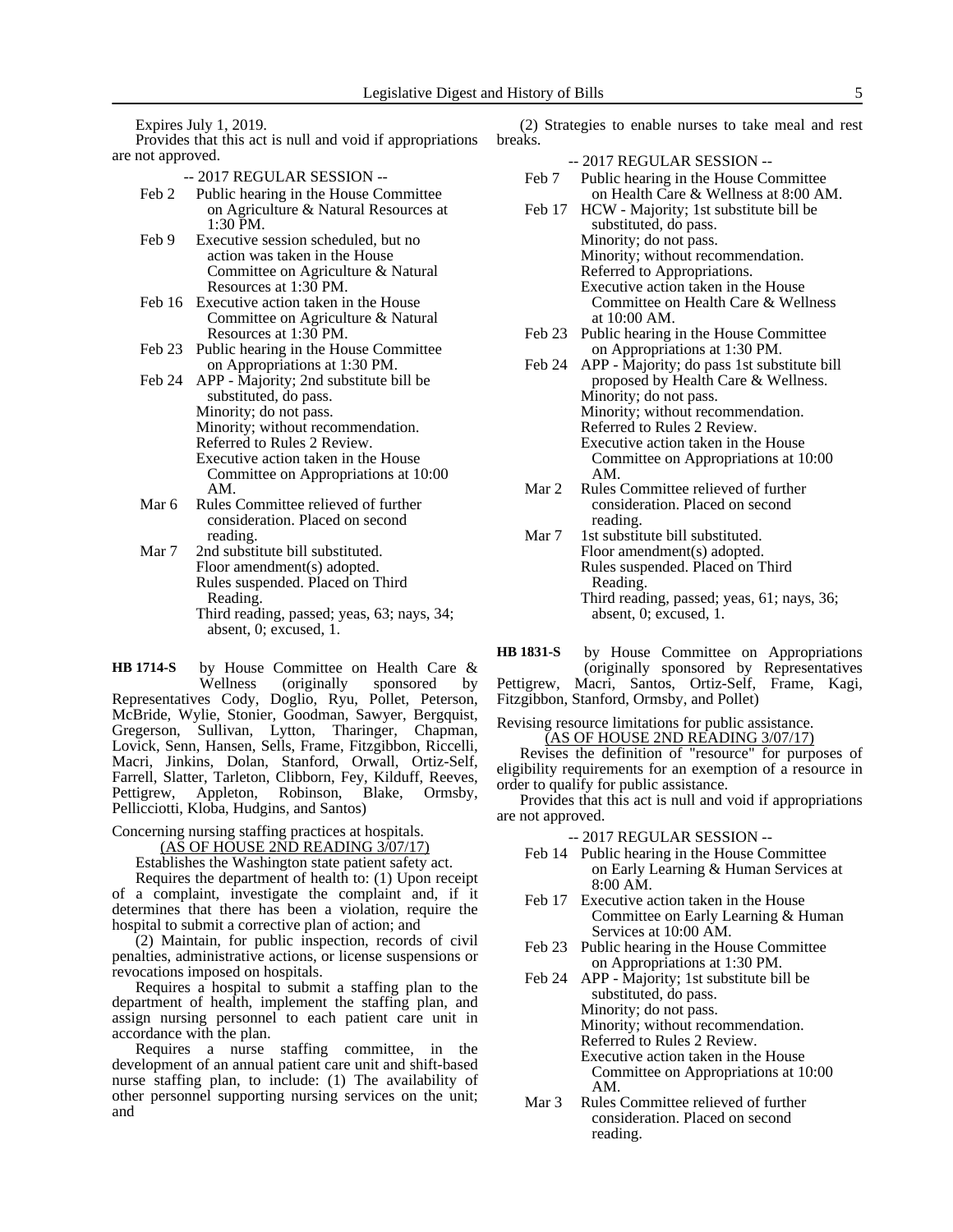Mar 7 1st substitute bill substituted. Floor amendment(s) adopted. Rules suspended. Placed on Third Reading. Third reading, passed; yeas, 75; nays, 22; absent, 0; excused, 1.

by Representatives Dolan, Van Werven, and Haler; by request of State Board for Community and Technical Colleges **HB 1913**

Creating a leasehold excise tax exemption for certain leasehold interests in facilities owned or used by schools, colleges, or universities.

(AS OF HOUSE 2ND READING 3/07/17)

Provides a leasehold excise tax exemption for leasehold interests in facilities owned or used by a community college or technical college, and the leasehold interest provides: (1) Food services for students, faculty, and staff;

(2) The operation of a bookstore on campus; or

(3) Maintenance, operational, or administrative services to the community college or technical college.

-- 2017 REGULAR SESSION --

- Feb 2 First reading, referred to Finance (Not Officially read and referred until adoption of Introduction report).
- Feb 17 Public hearing in the House Committee on Finance at 8:00 AM.
- Mar 3 FIN Majority; do pass. Minority; do not pass. Minority; without recommendation. Executive action taken in the House Committee on Finance at 8:00 AM.
- Mar 6 Rules suspended.
- Placed on second reading. Mar 7 Floor amendment(s) adopted.
	- Rules suspended. Placed on Third Reading. Third reading, passed; yeas, 86; nays, 11; absent, 0; excused, 1.

by House Committee on Judiciary (originally sponsored by Representatives Ortiz-Self, Ryu, Santos, Tarleton, Fey, Farrell, McBride, Wylie, Peterson, Kloba, Gregerson, Clibborn, Jinkins, Kagi, Bergquist, Ormsby, Hudgins, Stanford, Tharinger, and Macri) **HB 2029-S**

Providing a referral resource for those seeking information and assistance for immigration and citizenship related matters.

### (AS OF HOUSE 2ND READING 3/07/17)

Requires the human rights commission, in consultation with relevant state agencies, and individuals or groups having experience and knowledge of immigration law and the provision of immigration and citizenship related assistance, including those with experience providing culturally appropriate services to populations that have traditionally been underserved or unserved, to establish a toll-free telephone hotline and a web site to refer callers and users to sources of information and assistance for victims of hate crimes or harassment due to their actual or perceived immigration, national origin, or citizenship related status.

Exempts the following personal information from public inspection and copying under the public records act: Information revealing the identity of a person or entity requesting information or assistance via the hotline or web site.

-- 2017 REGULAR SESSION --

- Feb 14 Public hearing in the House Committee on Judiciary at 10:00 AM.
- Feb 16 JUDI Majority; 1st substitute bill be substituted, do pass. Minority; do not pass. Executive action taken in the House Committee on Judiciary at 1:00 PM.
- Feb 17 Referred to Rules 2 Review.
- Feb 24 Rules Committee relieved of further consideration. Placed on second reading.
- Mar 7 1st substitute bill substituted. Floor amendment(s) adopted. Rules suspended. Placed on Third Reading. Third reading, passed; yeas, 67; nays, 30; absent, 0; excused, 1.

## **Senate Bills**

by Senate Committee on Commerce, Labor & Sports (originally sponsored by Senators Rivers and Conway; by request of Liquor and Cannabis Board) **SB 5131-S**

Concerning marijuana with respect to privileges for research licenses, local authority notifications, the retail licensing merit-based application process, processor wholesale events, certain transfers of plants and seeds, licensing agreements and contracts, residency agreements and contracts, requirements, and jurisdictional requirements. (REVISED FOR ENGROSSED: Concerning marijuana with respect to privileges for research licenses, local authority notifications, the retail licensing merit-based application process, certain transfers of plants and seeds, licensing agreements and contracts, advertising, and jurisdictional requirements. )

#### (AS OF SENATE 2ND READING 3/07/17)

Modifies marijuana provisions with regard to privileges for research licenses, notifications, the retail licensing merit-based application process, transfers of plants and seeds, licensing agreements and contracts, advertising, and jurisdictional requirements.

-- 2017 REGULAR SESSION --

- Jan 19 Public hearing in the Senate Committee on Commerce and Labor & Sports at 1:30 PM.
- Feb 2 CLS Majority; 1st substitute bill be substituted, do pass. Minority; without recommendation. Executive action taken in the Senate Committee on Commerce and Labor & Sports at 1:30 PM.
- Feb 6 Passed to Rules Committee for second reading.